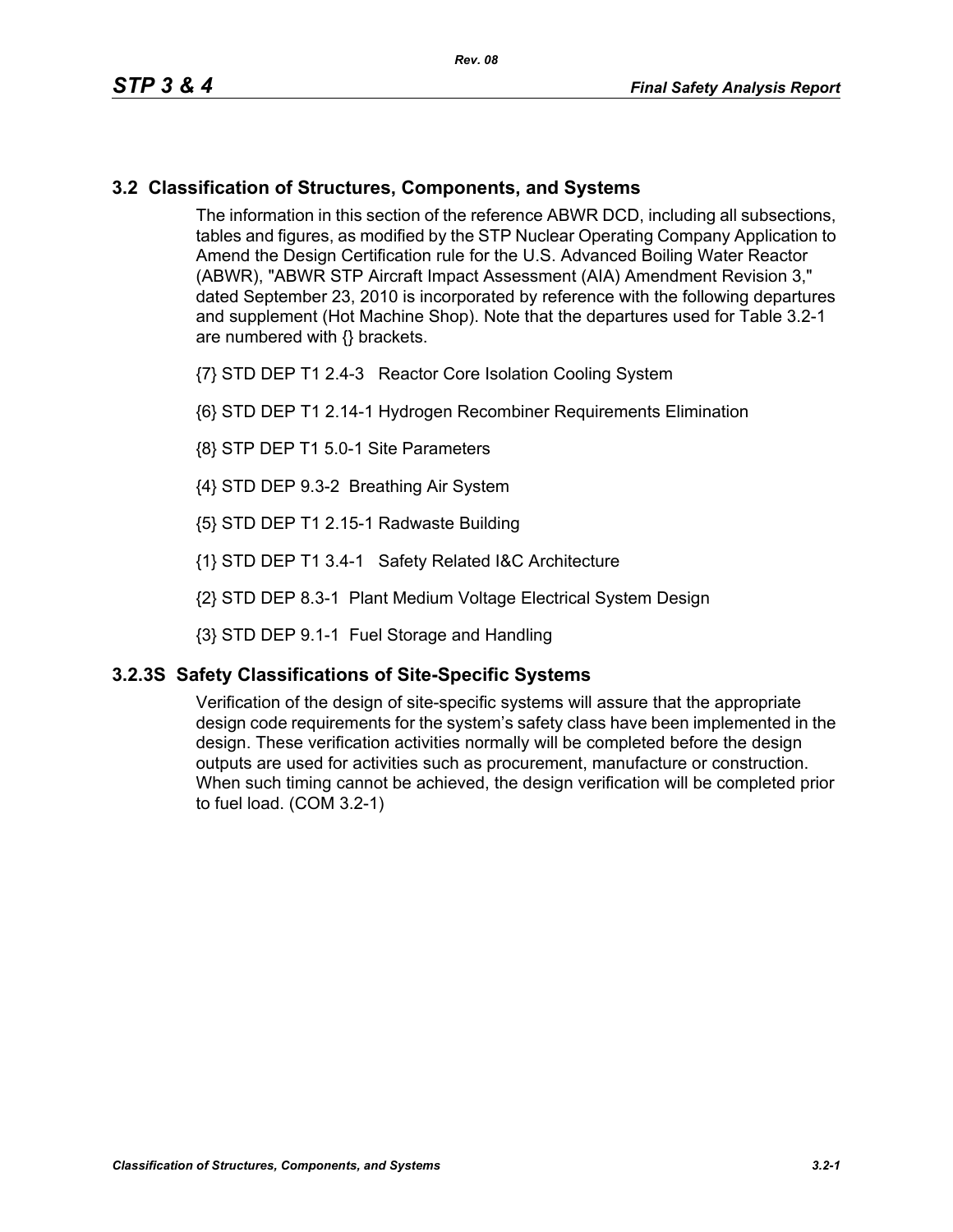| <b>Rev. 08</b> |  |
|----------------|--|
|                |  |

|                                    |                                                      | The classification information is presented by System* in the following order:       |
|------------------------------------|------------------------------------------------------|--------------------------------------------------------------------------------------|
| Item No.                           | MPL Number <sup>t</sup>                              | <b>Title</b>                                                                         |
| C Control and Instrument Systems   |                                                      |                                                                                      |
| C7                                 | C71                                                  | Reactor Protection System Trip and Isolation System <sup>‡</sup> {1}                 |
| C11                                | C91                                                  | Process Computer (Includes PMCS and PGCS)Plant Information<br>and Control System {1} |
| C14                                | C74                                                  | ESF Logic and Control System {1}                                                     |
| <b>H</b> Control Panels            |                                                      |                                                                                      |
| H6                                 | H <sub>23</sub>                                      | <b>Multiplexing System {1}</b>                                                       |
| N Power Cycle Systems              |                                                      |                                                                                      |
| N6.1                               | <b>N30</b>                                           | <b>Turbine Supervisory System</b>                                                    |
| <b>N17</b>                         | N42                                                  | Hydrogen Gas Cooling System                                                          |
| N <sub>23</sub>                    | N71                                                  | <b>Circulating Water System</b>                                                      |
| P Station Auxiliary Systems        |                                                      |                                                                                      |
| P <sub>1</sub>                     | P <sub>11</sub>                                      | Makeup Water System (Purified)                                                       |
| P8 (See U20)                       | P40 (See U80)                                        | Ultimate Heat Sink (Ultimate Heat Sink and Associated<br>Structures)                 |
| P9                                 | P41                                                  | <b>Reactor Service Water System</b>                                                  |
| P24                                | <b>P96</b>                                           | <b>Vibration Monitoring System</b>                                                   |
| R Station Electrical Systems       |                                                      |                                                                                      |
| R <sub>16</sub>                    | R51                                                  | <b>Communication System</b>                                                          |
| S Power Transmission Systems       |                                                      |                                                                                      |
| S <sub>0</sub>                     | <b>S11</b>                                           | <b>Main Power Transformer</b>                                                        |
| π                                  | <b>Containment and Environmental Control Systems</b> |                                                                                      |
| T <sub>8</sub>                     | <b>T49</b>                                           | <b>Flammability Control System {6}</b>                                               |
| U Structures and Servicing Systems |                                                      |                                                                                      |
| U <sub>0</sub>                     | U10                                                  | <b>Makeup Water Treatment Building</b>                                               |
| U <sub>0.1</sub>                   | U12                                                  | <b>Sewage Treatment Building</b>                                                     |
| U <sub>0.2</sub>                   | U14                                                  | <b>Training Center/Simulator Building</b>                                            |
| U <sub>0.3</sub>                   | U15                                                  | <b>Warehouses</b>                                                                    |
| U1                                 | U <sub>21</sub>                                      | <b>Foundation Work</b>                                                               |
| U6                                 | U43                                                  | <b>Fire Protection System</b>                                                        |
| U9.1                               | <b>U62</b>                                           | <b>Waste Water Retention Basin</b>                                                   |
| U9.2                               | <b>U65</b>                                           | <b>Low Level Radwaste Storage</b>                                                    |
| U12                                | U73/U82                                              | Control Building <sup>#</sup> /Control Building Annex                                |
| U13                                | U74                                                  | Radwaste Building                                                                    |
| U15                                | U79                                                  | Miscellaneous Buildings (e.g., Communications,<br><b>Meteorology Lab)</b>            |
| U17                                | <b>U81</b>                                           | <b>Firewater Pump House</b>                                                          |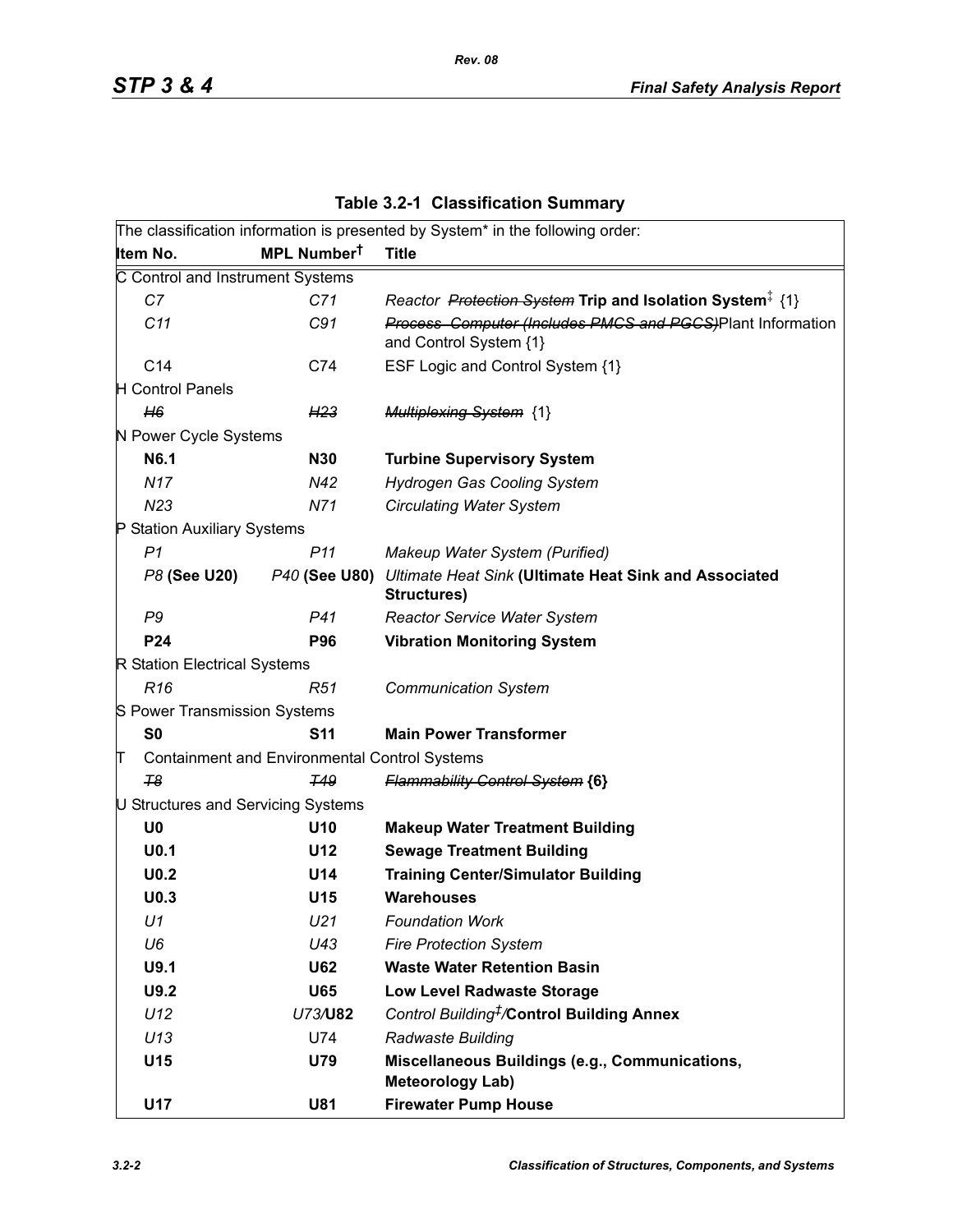|                                                   | The classification information is presented by System* in the following order: |                                                                                |  |  |  |  |  |
|---------------------------------------------------|--------------------------------------------------------------------------------|--------------------------------------------------------------------------------|--|--|--|--|--|
| Item No.                                          | MPL Number <sup>t</sup>                                                        | <b>Title</b>                                                                   |  |  |  |  |  |
| U18                                               | <b>U90</b>                                                                     | <b>Fire Detection System</b>                                                   |  |  |  |  |  |
| U19                                               | <b>U95</b>                                                                     | <b>Hot Machine Shop</b>                                                        |  |  |  |  |  |
| <b>U20 (See P8)</b>                               |                                                                                | U80 (See P40) Ultimate Heat Sink and Associated Structures                     |  |  |  |  |  |
| <b>W Intake Structure and Servicing Equipment</b> |                                                                                |                                                                                |  |  |  |  |  |
| W <sub>1</sub>                                    | <b>W12</b>                                                                     | <b>Power Cycle Heat Sink Pumphouse (Circulation Water</b><br>Intake Structure) |  |  |  |  |  |
| W <sub>2</sub>                                    | <b>W13</b>                                                                     | <b>Circulation Water Discharge Structure</b>                                   |  |  |  |  |  |
| W <sub>3</sub>                                    | <b>W32</b>                                                                     | <b>Screen Cleaning Facility</b>                                                |  |  |  |  |  |
| W4                                                | <b>W33</b>                                                                     | <b>Screen</b>                                                                  |  |  |  |  |  |
| W <sub>5</sub>                                    | <b>W41</b>                                                                     | <b>Reservoir Makeup Pumping Facility</b>                                       |  |  |  |  |  |
| Y Yard Structures and Equipment                   |                                                                                |                                                                                |  |  |  |  |  |
| Y1.1                                              | Y46                                                                            | <b>Cathodic Protection System</b>                                              |  |  |  |  |  |
| Y1.2                                              | <b>Y51</b>                                                                     | <b>Yard Miscellaneous Drain System</b>                                         |  |  |  |  |  |
| Y2.1                                              | Y53                                                                            | <b>Chemical Storage and Transfer Systems</b>                                   |  |  |  |  |  |
| Y2.2                                              | <b>Y71</b>                                                                     | <b>Reactor Service Water Pipe Tunnel</b>                                       |  |  |  |  |  |
| Y2.3                                              | <b>Y72</b>                                                                     | <b>Radwaste Pipe Tunnel</b>                                                    |  |  |  |  |  |
|                                                   |                                                                                |                                                                                |  |  |  |  |  |

## **Table 3.2-1 Classification Summary (Continued)**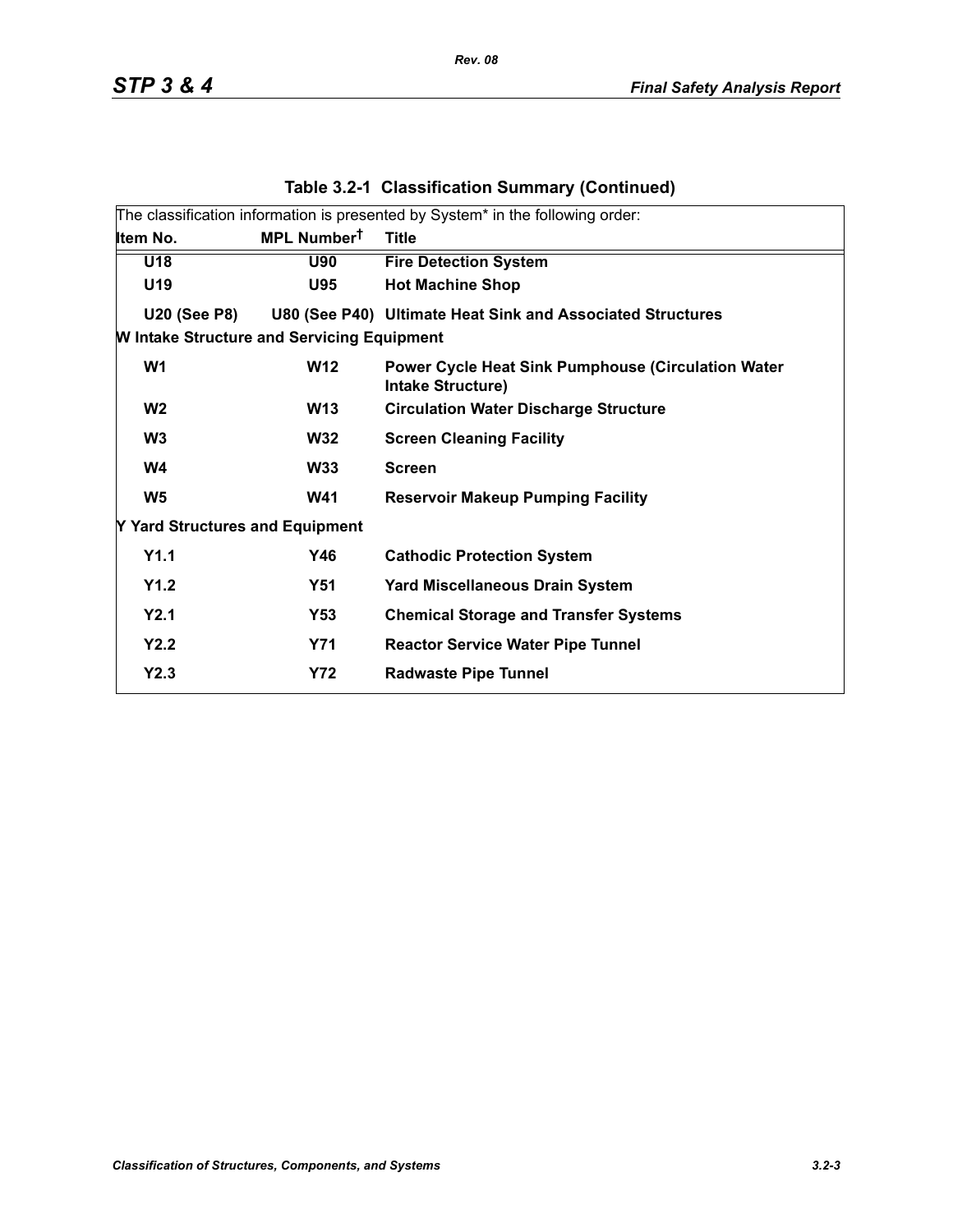|                |       |                                                                                                                                                                                                              | <b>Safety</b>      |                        | Quality<br>Group<br>Classi- | Quality<br>Assur-<br>ance<br>Require- | <b>Seismic</b>        |                            |
|----------------|-------|--------------------------------------------------------------------------------------------------------------------------------------------------------------------------------------------------------------|--------------------|------------------------|-----------------------------|---------------------------------------|-----------------------|----------------------------|
|                |       | <b>Principal Componenta</b>                                                                                                                                                                                  | Class <sup>b</sup> | Location <sup>c</sup>  | fication <sup>d</sup>       | mente                                 | Category <sup>f</sup> | <b>Notes</b>               |
| C7             |       | Reactor Protection System<br>Trip and Isolation System {1}                                                                                                                                                   |                    |                        |                             |                                       |                       |                            |
| C11            |       | <b>Process Computer (includes</b><br><b>PMCS &amp; PGCS</b> ) Plant<br><b>Information and Control</b><br>System {1}                                                                                          | ${\cal N}$         | X                      |                             | E                                     |                       |                            |
| C14            | ${1}$ | <b>ESF Logic and Control System</b>                                                                                                                                                                          | 3                  | SC, X, T,<br><b>RZ</b> |                             | В                                     | I                     |                            |
| D <sub>3</sub> |       | <b>Containment Atmospheric</b><br><b>Monitoring System {6}</b>                                                                                                                                               |                    |                        |                             |                                       |                       |                            |
|                | 2.    | Components with<br>nonsafety-related function<br>(hydrogen and oxygen<br>monitors)                                                                                                                           | N                  | C, SC, X, R<br>Z       |                             | E                                     |                       |                            |
|                |       | E4 RCIC System {7}                                                                                                                                                                                           |                    |                        |                             |                                       |                       |                            |
|                |       | 2. Piping including<br>supports discharge line<br>from vacuum pump to<br>containment isolation<br>valves, and discharge line<br>from condensate pump to<br>the first globe valve Not<br><b>Used</b>          | ${\mathsf N}$      | SG                     | G                           | Е                                     |                       | $\left(\mathcal{G}\right)$ |
|                | 4.    | RCIC Turbine-Pump and<br>piping including support,<br>CST suction line from the<br>first RCIC motorized valve,<br>S/P suction line to the<br>pump, discharge line up to<br>the FW line "B" thermal<br>sleeve | 2                  | SC, M                  | В                           | В                                     | I                     | $(g)$ (m)                  |
|                | 9.    | Turbine including<br>supportsNot Used                                                                                                                                                                        | $\overline{2}$     | SC                     |                             | В                                     | $\overline{1}$        | (m)                        |
| F1             |       | Fuel Servicing Equipment {3}                                                                                                                                                                                 | N/2                | SC                     | Æ                           | E/B                                   |                       | (x)                        |

|  | Table 3.2-1 Classification Summary (Continued) |  |  |  |
|--|------------------------------------------------|--|--|--|
|--|------------------------------------------------|--|--|--|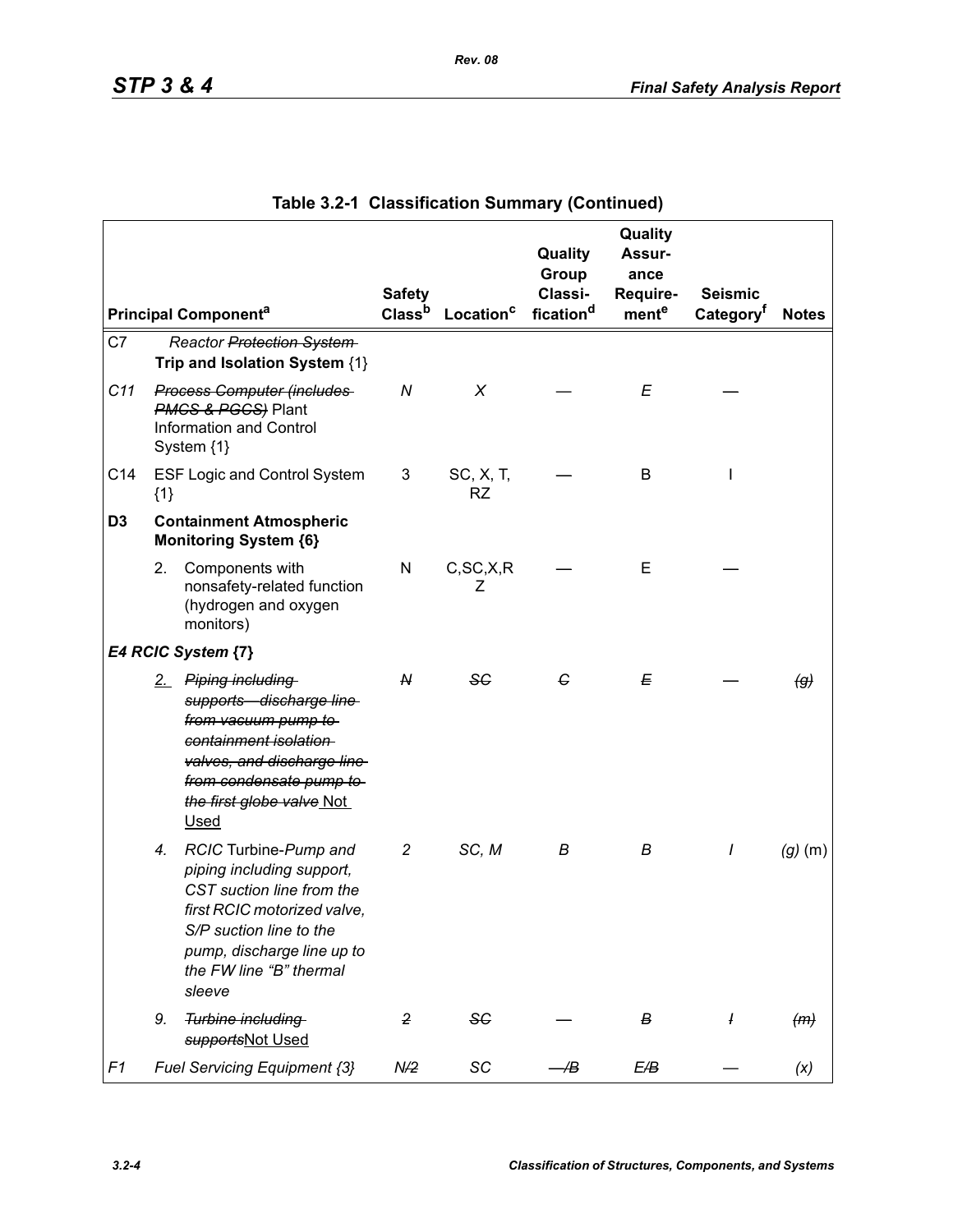|                    |                |                                                                                                                                                                                               | <b>Safety</b>      |                         | Quality<br>Group<br>Classi- | Quality<br><b>Assur-</b><br>ance<br>Require- | <b>Seismic</b>        |              |
|--------------------|----------------|-----------------------------------------------------------------------------------------------------------------------------------------------------------------------------------------------|--------------------|-------------------------|-----------------------------|----------------------------------------------|-----------------------|--------------|
|                    |                | <b>Principal Component<sup>a</sup></b>                                                                                                                                                        | Class <sup>b</sup> | Location <sup>c</sup>   | fication <sup>d</sup>       | mente                                        | Category <sup>t</sup> | <b>Notes</b> |
| H6                 |                | <b>Multiplexing System {1}</b>                                                                                                                                                                |                    |                         |                             |                                              |                       |              |
|                    | $+$            | Electrical module with<br>safety-related functions<br>(Essential)                                                                                                                             | $\mathbf{3}$       | RZ, X                   |                             | $\boldsymbol{B}$                             | I                     |              |
|                    | $2 -$          | <b>Gable with safetyrelated</b><br>functions<br>(Essential)                                                                                                                                   | $\mathbf{3}$       | RZ, X                   |                             | в                                            |                       |              |
|                    | 3 <sub>r</sub> | Other electrical<br>modules and cables<br>(Non-essential)                                                                                                                                     | N                  | <b>SG, RZ, X,</b><br>W  |                             | E                                            |                       |              |
| N6.1               |                | <b>Turbine Supervisory</b><br><b>System</b>                                                                                                                                                   | N                  | т                       |                             |                                              |                       |              |
| <b>N17</b>         |                | <b>Hydrogen Gas Cooling</b><br>System                                                                                                                                                         | N                  | $Tz$ O                  |                             | Е                                            |                       |              |
| N23                |                | <b>Circulating Water System</b>                                                                                                                                                               | Ν                  | $Tz$ O                  | D                           | E                                            |                       |              |
| P <sub>1</sub>     |                | Makeup Water System (Purified)                                                                                                                                                                |                    |                         |                             |                                              |                       |              |
|                    |                | 2. Piping including<br>supports and valves                                                                                                                                                    | Ν                  | SC, RZ, T<br>H, W, X, O | D                           | Е                                            |                       |              |
| P8<br>(See<br>U20) |                | <b>Ultimate Heat Sink</b><br>(Ultimate Heat Sink and<br><b>Associated Structures)</b><br><b>UHS Basin, Cooling</b><br><b>Tower Structural</b><br><b>Elements, and RSW</b><br><b>Pumphouse</b> | 3                  | O, U                    | C,                          | B                                            | I                     |              |
| P9                 |                | <b>Reactor Service Water System</b>                                                                                                                                                           |                    |                         |                             |                                              |                       |              |
|                    |                | 1. Safety-related piping<br>including supports,<br>piping and valves,<br>pumps and strainers                                                                                                  | 3                  | U, O, X                 | С                           | В                                            |                       |              |
|                    |                | 2. Electrical modules and<br>cables with safety-<br>related functions.<br>including cooling<br>tower fans, fan motors<br>and controls                                                         | 3                  | RZ, U, O, X             |                             | В                                            | I                     |              |

| Table 3.2-1 Classification Summary (Continued) |  |
|------------------------------------------------|--|
|                                                |  |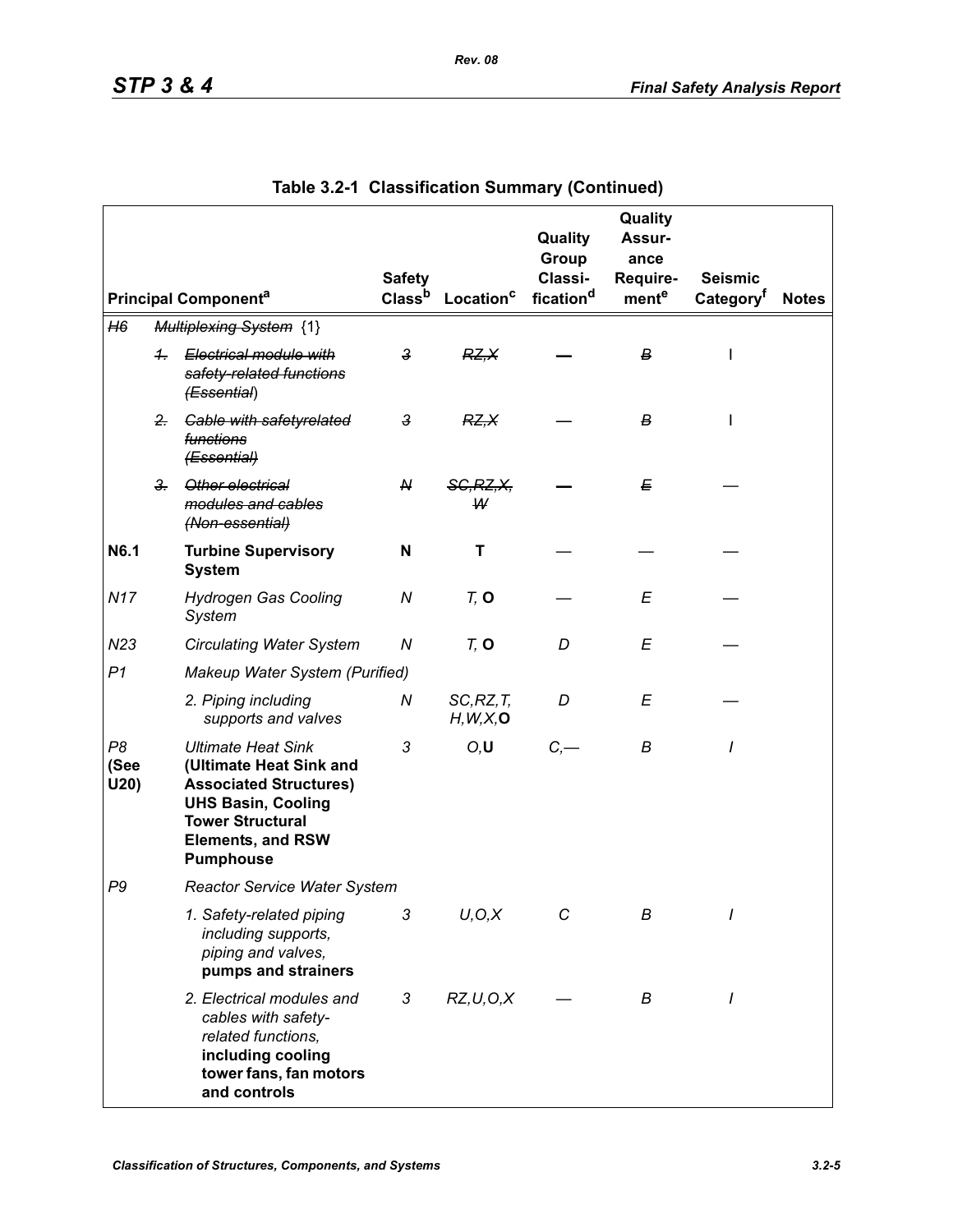|                  |               |                                                                          |                                     |                                           | Quality<br>Group                 | Quality<br>Assur-<br>ance |                                         |              |
|------------------|---------------|--------------------------------------------------------------------------|-------------------------------------|-------------------------------------------|----------------------------------|---------------------------|-----------------------------------------|--------------|
|                  |               | <b>Principal Componenta</b>                                              | <b>Safety</b><br>Class <sup>b</sup> | Location <sup>c</sup>                     | Classi-<br>fication <sup>d</sup> | Require-<br>mente         | <b>Seismic</b><br>Category <sup>†</sup> | <b>Notes</b> |
| P <sub>19</sub>  |               | Breathing Air System {4}                                                 | N                                   | G, SG, T                                  |                                  | Е                         |                                         |              |
|                  | $\mathbf 1$ . | <b>Containment Isolation</b><br>including supports,<br>valves and piping | $\mathbf 2$                         | C,SC                                      | B                                | B                         | п                                       |              |
|                  | 2.            | Other mechanical and<br>electrical components                            | N                                   | C,SC,RT,<br><b>MCH</b>                    |                                  | Е                         |                                         |              |
| P24              |               | <b>Vibration Monitoring</b><br><b>System</b>                             | N                                   | C, O, RZ,<br>SC, T, X, F,<br>U, P         |                                  | $E/-$                     |                                         |              |
| R <sub>5</sub>   |               | Metalclad Switchgear {2}                                                 |                                     |                                           |                                  |                           |                                         |              |
|                  | 1.            | Safety-related 6900 4160<br>Volt switchgear                              | 3                                   | <b>RZ</b>                                 |                                  | B                         | $\prime$                                |              |
| R <sub>16</sub>  |               | <b>Communication System</b>                                              | N                                   | SC, C, RZ,<br>X, O, H, T<br>M,W,F,U,<br>Р |                                  | В                         | $\prime$                                |              |
| S <sub>0</sub>   |               | <b>Main Power Transformer</b>                                            | N                                   | O                                         |                                  |                           |                                         |              |
| 78               | ${6}$         | <b>Flammability Control System</b>                                       | $\mathbf{2}$                        | <b>SG</b>                                 | В                                | B                         | ł                                       |              |
| U <sub>0</sub>   |               | <b>Makeup Water Treatment</b><br><b>Building</b>                         | N                                   | O                                         |                                  |                           |                                         |              |
| U <sub>0.1</sub> |               | <b>Sewage Treatment</b><br><b>Building</b>                               | N                                   | O                                         |                                  |                           |                                         |              |
| U <sub>0.2</sub> |               | <b>Training</b><br><b>Center/Simulator</b><br><b>Building</b>            | N                                   | $\mathbf{o}$                              |                                  |                           |                                         |              |
| U <sub>0.3</sub> |               | <b>Warehouses</b>                                                        | N                                   | O                                         |                                  |                           |                                         |              |
| U1               |               | <b>Foundation Work</b>                                                   | 2/3                                 | C, SC, RZ,<br>U                           |                                  | В                         | I                                       |              |
| U <sub>5</sub>   |               | Heating, Ventilation and Air Conditioning**                              |                                     |                                           |                                  |                           |                                         |              |
|                  |               | 1. Safety-related<br>equipment <sup>††</sup>                             |                                     |                                           |                                  |                           |                                         |              |
|                  |               | a. Fan-coil cooling<br>units                                             | 3                                   | SC, RZ, X,<br>U                           |                                  | В                         | $\prime$                                |              |

| Table 3.2-1 Classification Summary (Continued) |  |
|------------------------------------------------|--|
|                                                |  |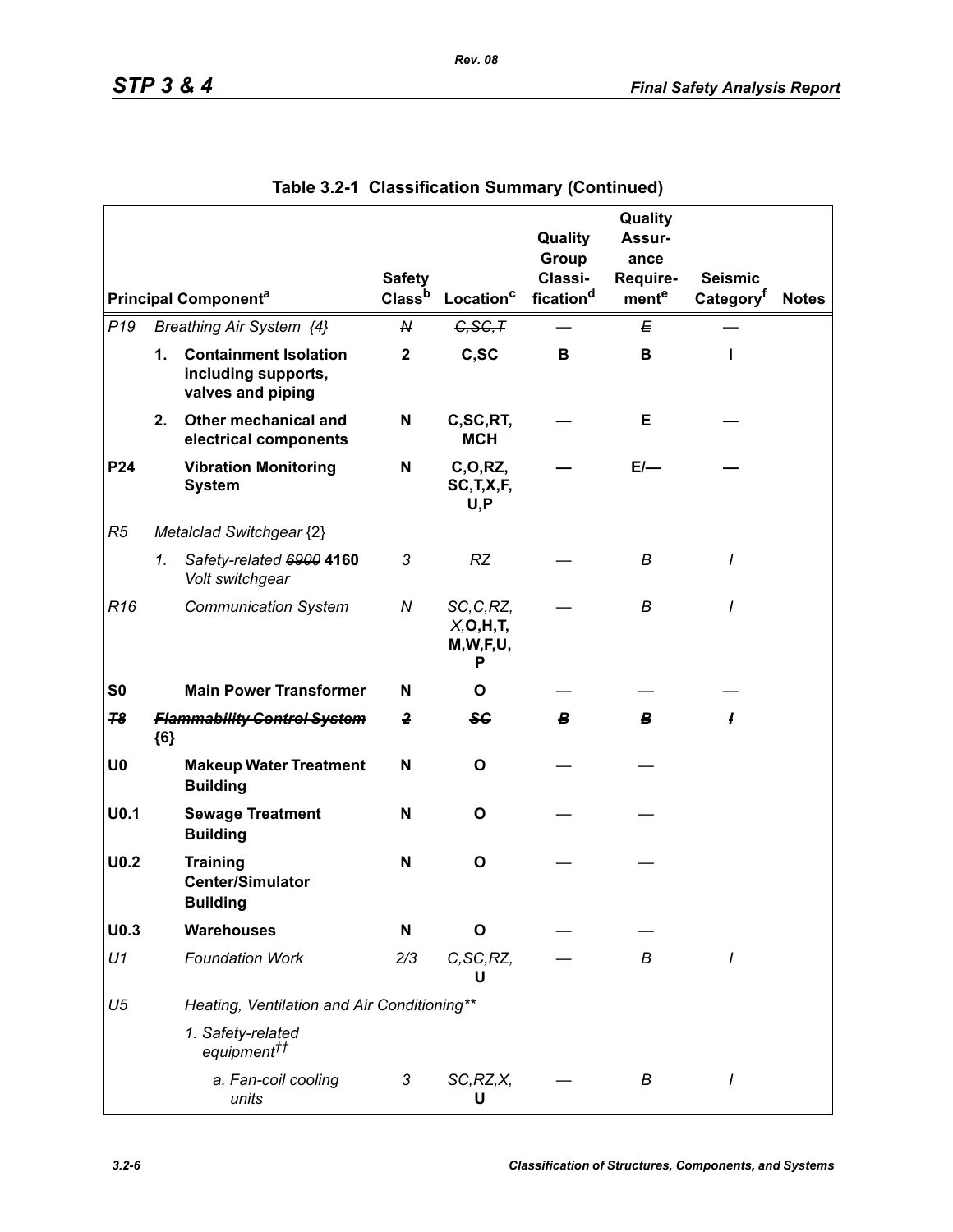|                |                                                                  | <b>Safety</b>      |                                      | Quality<br>Group<br>Classi- | Quality<br>Assur-<br>ance<br>Require- | <b>Seismic</b>        |              |
|----------------|------------------------------------------------------------------|--------------------|--------------------------------------|-----------------------------|---------------------------------------|-----------------------|--------------|
|                | <b>Principal Component<sup>a</sup></b>                           | Class <sup>b</sup> | Location <sup>c</sup>                | fication <sup>d</sup>       | mente                                 | Category <sup>t</sup> | <b>Notes</b> |
|                | b. Heating units-<br>electrical or water                         | 3                  | SC, RZ, X,<br>U                      |                             | B                                     |                       |              |
|                | c. Blowers-Air supply<br>or                                      | 3                  | SC, RZ, X,<br>U                      |                             | В                                     | I                     |              |
|                | d. Ductwork                                                      | 3                  | SC, RZ, X,<br>U                      |                             | В                                     |                       |              |
|                | e. Filters-Equipment<br>areas                                    | 3                  | SC, RZ, X,<br>U                      |                             | В                                     |                       |              |
|                | h. Other safety-related<br>valves and dampers                    | 3                  | RZ, X, U                             |                             | В                                     |                       |              |
|                | <i>i. Electrical modules</i><br>with safety-related<br>functions | 3                  | SC, RZ, X,<br>U                      |                             | B                                     | I                     |              |
|                | j. Cable with safety-<br>related functions                       | 3                  | SC, RZ, X,<br>U                      |                             | B                                     | I                     |              |
| U <sub>6</sub> | <b>Fire Protection System</b>                                    |                    |                                      |                             |                                       |                       |              |
|                | 1. Other Piping including<br>supports and valves                 | N                  | SC,X,RZ,<br>H, T, W, O,<br>F,U,P     | D                           | E                                     |                       | $(t)$ $(u)$  |
|                | 5. Electrical Modules                                            | N                  | SC,X,RZ,<br>H, T, W, F,<br>U, P, O   |                             | E                                     |                       | $(t)$ $(u)$  |
|                | 7. Cables                                                        | N                  | SC,X,RZ,<br>H, T, W, F,<br>U, P, O   |                             | E                                     |                       | $(t)$ $(u)$  |
|                | 8. Sprinklers or deluge<br>water systems                         | Ν                  | H, W, SC,<br>$RZ, T, O, X$ ,<br>U, P | D                           | E                                     |                       | $(t)$ $(u)$  |
|                | 9. Foam reaction or<br>deluge water systems                      | N                  | RZ, T, O                             |                             | E                                     |                       | $(t)$ $(u)$  |
| U9.1           | <b>Waste Water Retention</b><br><b>Basin</b>                     | N                  | $\mathbf{o}$                         |                             |                                       |                       |              |
| U9.2           | <b>Low Level Radwaste</b><br><b>Storage</b>                      | N                  | $\mathbf{o}$                         |                             | Е                                     |                       | (p)          |
| U10            | Reactor Building {8}                                             | 3                  | C, SC, RZ<br>М                       |                             | В                                     | I                     | (ii)         |

|  | Table 3.2-1 Classification Summary (Continued) |  |  |
|--|------------------------------------------------|--|--|
|--|------------------------------------------------|--|--|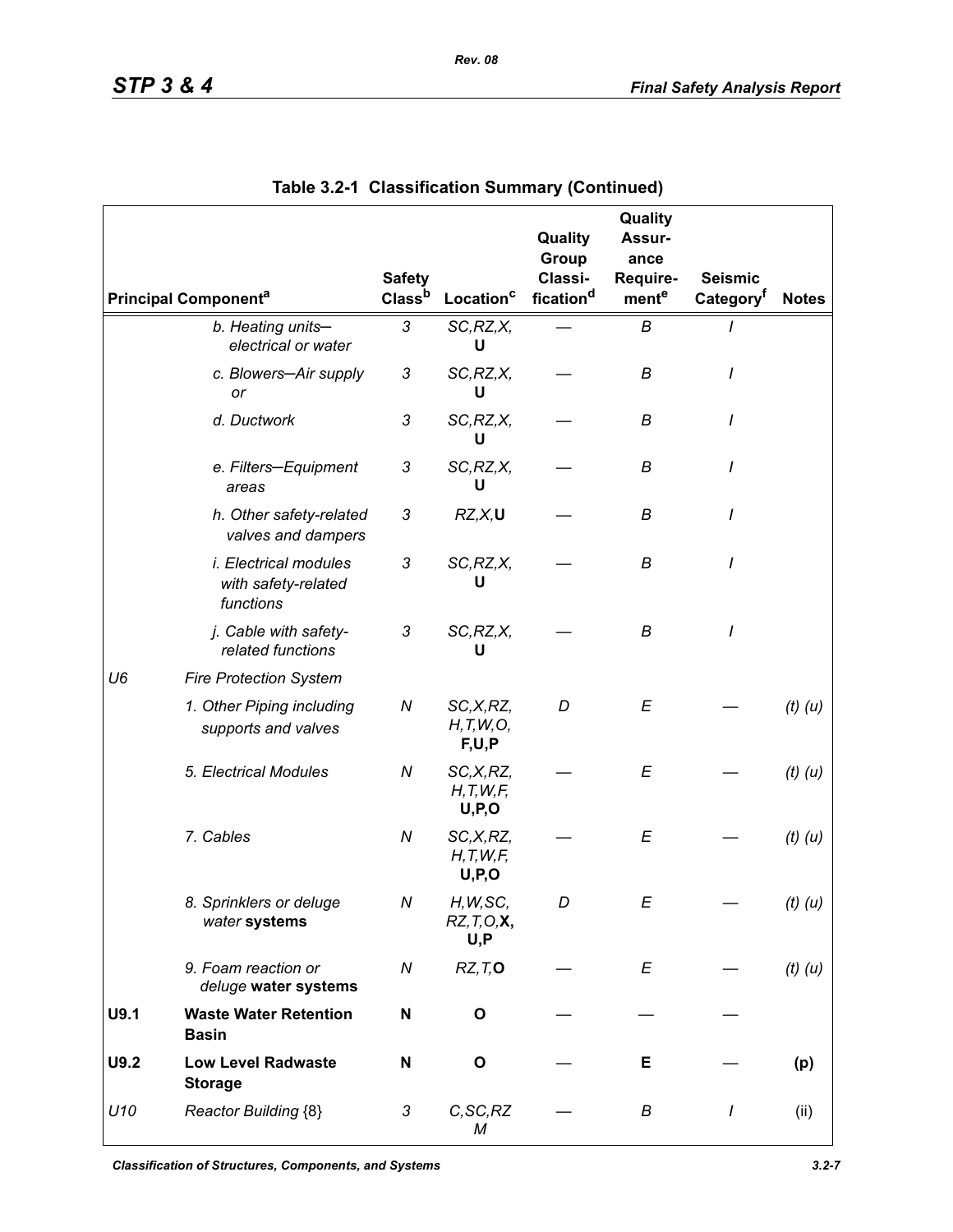|                                        |              |                                                                                                 | <b>Safety</b>      |                       | Quality<br>Group<br>Classi- | Quality<br>Assur-<br>ance<br>Require- | <b>Seismic</b>        |              |
|----------------------------------------|--------------|-------------------------------------------------------------------------------------------------|--------------------|-----------------------|-----------------------------|---------------------------------------|-----------------------|--------------|
| <b>Principal Component<sup>a</sup></b> |              |                                                                                                 | Class <sup>b</sup> | Location <sup>c</sup> | fication <sup>d</sup>       | mente                                 | Category <sup>t</sup> | <b>Notes</b> |
| U12                                    |              | Control Building {8}                                                                            | 3                  | X                     |                             | B                                     | I                     | (ii)         |
| U12                                    |              | <b>Control Building/Control</b><br><b>Building Annex</b>                                        | 3/N                | X                     |                             | B/E                                   | $II-$                 |              |
| U13                                    |              | <b>Radwaste Building {5}</b>                                                                    | N                  | W                     |                             | Е                                     |                       | (p)          |
|                                        | 4.           | Structural walls and<br>slabs above grade level<br>(see Subsection 3H.3.3.)                     | N                  | W                     |                             | Е                                     |                       |              |
|                                        | $\mathbf{r}$ | <b>Radwaste Building</b><br><b>Substructure</b>                                                 | 3                  | W                     |                             | B                                     | I                     |              |
| U15                                    |              | <b>Miscellaneous Buildings</b><br>(e.g., Communications,<br><b>Meteorology Lab)</b>             | N                  | O                     |                             |                                       |                       |              |
| <b>U17</b>                             |              | <b>Firewater Pump House</b>                                                                     | N                  | F                     |                             | Е                                     |                       | $(t)$ (u)    |
| U18                                    |              | <b>Fire Detection System</b>                                                                    | N                  | All                   |                             | Е                                     |                       | $(t)$ (u)    |
| U19                                    |              | <b>Hot Machine Shop</b>                                                                         | N                  | <b>MCH</b>            |                             | Е                                     |                       |              |
| U <sub>20</sub><br>(See<br>P8)         |              | <b>Ultimate Heat Sink and Associated Structures</b>                                             |                    |                       |                             |                                       |                       |              |
| W <sub>1</sub>                         |              | <b>Power Cycle Heat Sink</b><br><b>Pumphouse (Circulation</b><br><b>Water Intake Structure)</b> | N                  | P                     |                             |                                       |                       |              |
| W <sub>2</sub>                         |              | <b>Circulation Water</b><br><b>Discharge Structure</b>                                          | N                  | O                     |                             |                                       |                       |              |
| W <sub>3</sub>                         |              | <b>Screen Cleaning Facility</b>                                                                 | N                  | O                     |                             |                                       |                       |              |
| W4                                     |              | <b>Screen</b>                                                                                   | N                  | O                     |                             |                                       |                       |              |
| W <sub>5</sub>                         |              | <b>Reservoir Makeup</b><br><b>Pumping Facility</b>                                              | N                  | O                     |                             |                                       |                       |              |
| Y1.1                                   |              | <b>Cathodic Protection</b><br><b>System</b>                                                     | N                  | O                     |                             |                                       |                       |              |
| Y1.2                                   |              | <b>Yard Miscellaneous</b><br><b>Drain System</b>                                                | N                  | O                     |                             |                                       |                       |              |
| Y2.1                                   |              | <b>Chemical Storage and</b><br><b>Transfer Systems</b>                                          | N                  | O                     |                             |                                       |                       |              |

**Table 3.2-1 Classification Summary (Continued)**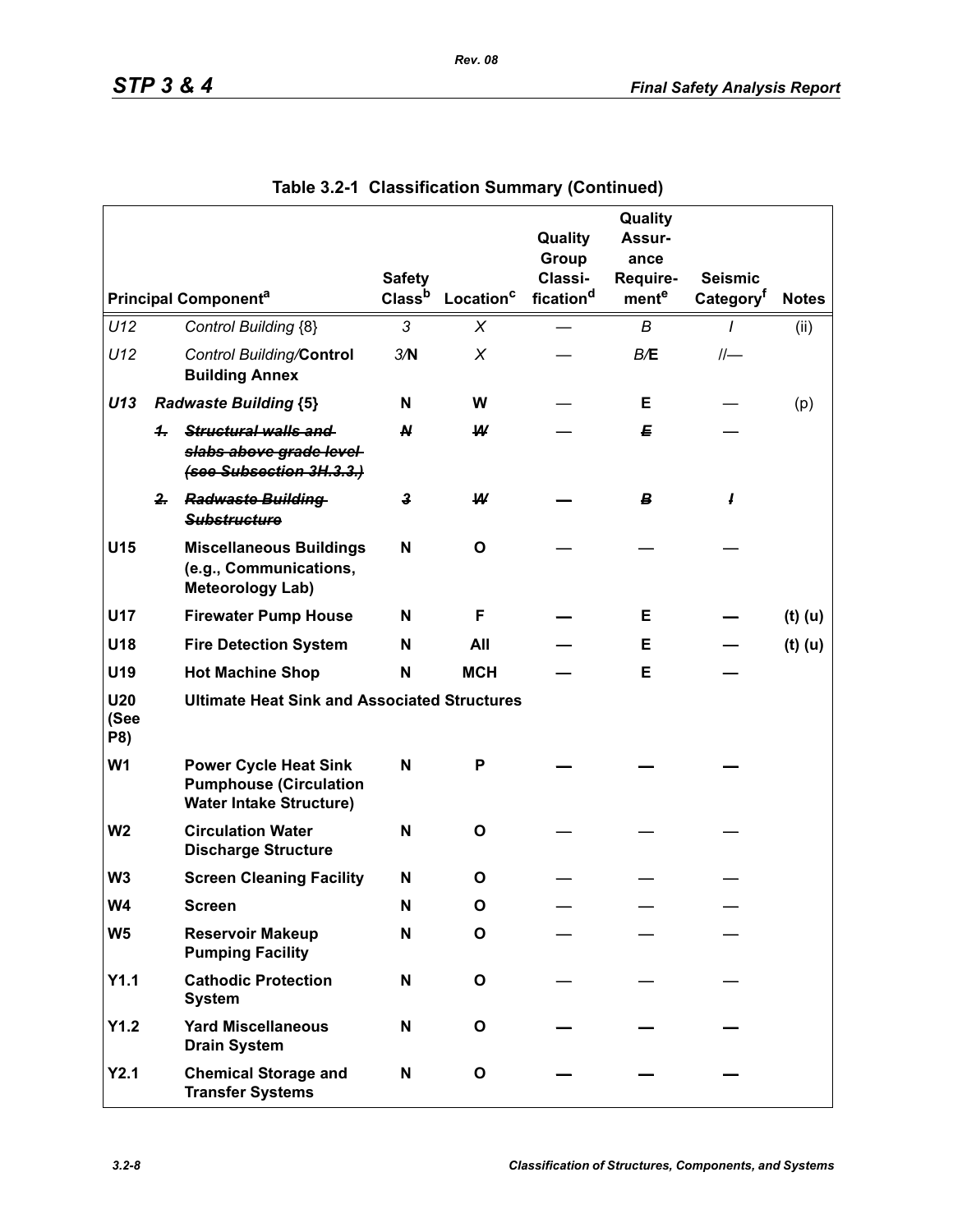| <b>Principal Component<sup>a</sup></b> |                                                                                                                              | <b>Safety</b><br>Class <sup>b</sup> | Location <sup>c</sup> | Quality<br>Group<br>Classi-<br>fication <sup>d</sup> | Quality<br>Assur-<br>ance<br>Require-<br>mente | <b>Seismic</b><br>Category <sup>t</sup> | <b>Notes</b> |
|----------------------------------------|------------------------------------------------------------------------------------------------------------------------------|-------------------------------------|-----------------------|------------------------------------------------------|------------------------------------------------|-----------------------------------------|--------------|
| Y2.2                                   | <b>Reactor Service Water</b><br><b>Pipe Tunnel</b>                                                                           | 3                                   | Ω                     |                                                      | в                                              |                                         |              |
| Y2.3                                   | <b>Radwaste Pipe Tunnel</b>                                                                                                  | N                                   | O                     |                                                      | Е                                              |                                         | (p)          |
| <b>Y2</b>                              | <b>Diesel Generator Fuel</b><br><b>Oil Storage and Transfer</b><br><b>System including Fuel</b><br><b>Oil Storage Vaults</b> | 3                                   | O,RZ                  |                                                      | в                                              |                                         | (ii)         |
| Y3                                     | <b>Site Security</b>                                                                                                         | N                                   | <b>ALL</b>            |                                                      | Е                                              |                                         |              |

|  | Table 3.2-1 Classification Summary (Continued) |  |  |
|--|------------------------------------------------|--|--|
|--|------------------------------------------------|--|--|

*Rev. 08*

 $\blacksquare$